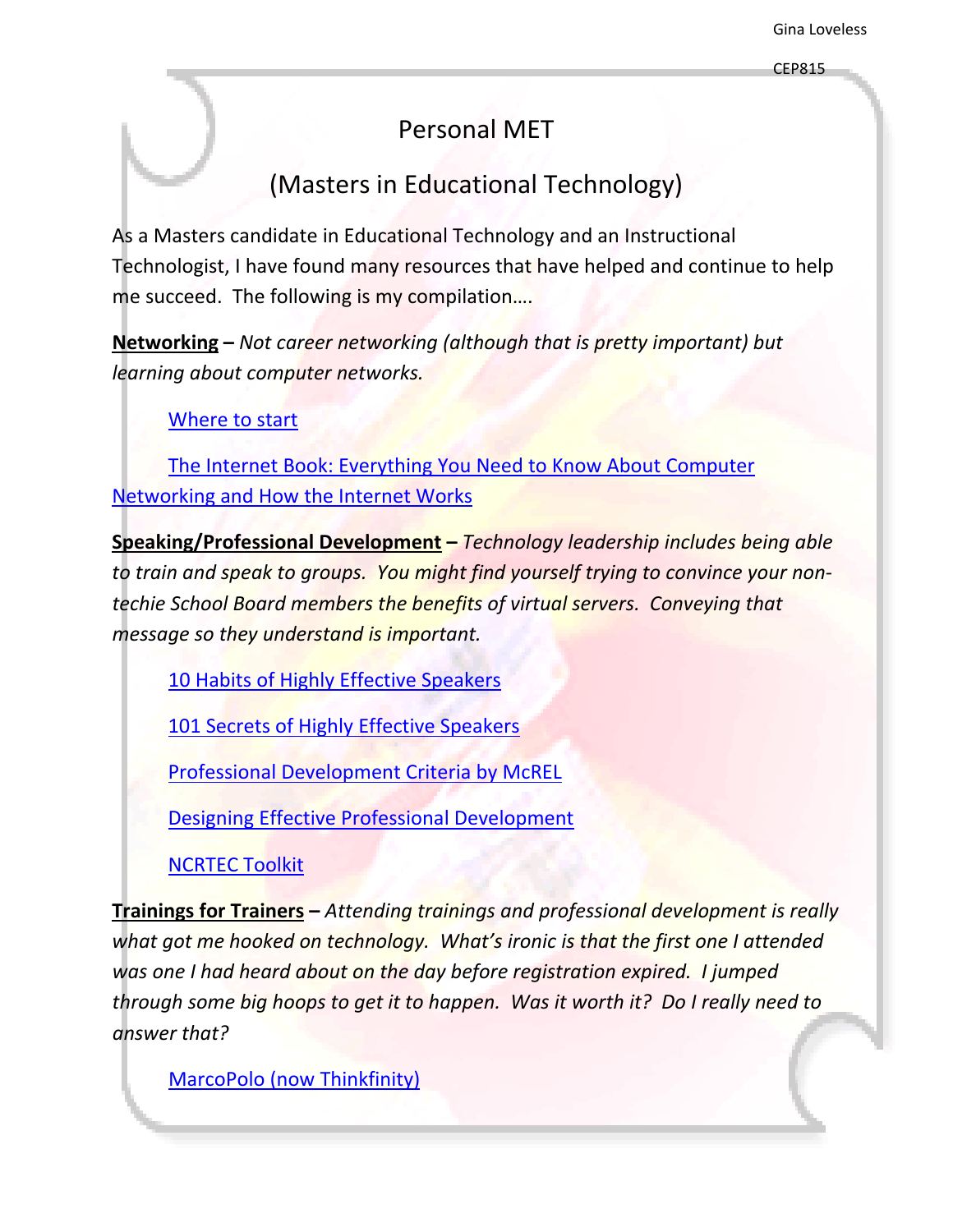MICLiMB

[i3](http://www.i3trainingservices.com/)

## Intel Teach to the [Future](http://www.intel.com/education/teach/)

Discovery [Streaming](http://streaming.discoveryeducation.com/index.cfm?)

**Associations –** *A good way to learn more about a particular are is to join associations so that you can meet or at least see what topics are important. There are many state‐level educational technology associations. Become an active part of yours and you will naturally start networking with other states.*

MACUL (Michigan [Association](http://www.macul.org/) of Computer Users in Learning)

ISTE [\(International](http://www.iste.org/) Society for Technology in Education)

**Books/Readings –** *I can't imagine life without books. I say that but the reality is that I really don't read a ton of books. I've tried to train myself to read and stay current with online readings. This is why I have added a sub‐heading for Blogs and Podcasts I stay current with.*

Everything is [Miscellaneous](http://www.amazon.com/Everything-Miscellaneous-Power-Digital-Disorder/dp/0805080430) by David Weinberger

**Blogs/Podcasts**

Will Richardson ([Weblogg](http://weblogg-ed.com/)-ed)

Alan [November](http://nlcommunities.com/communities/alannovember/default.aspx) Weblog

Wes Fryer (Moving at the Speed of [Creativity](http://www.speedofcreativity.org/))

David Warlick (Connect [Learning\)](http://davidwarlick.com/connectlearning/)

Discovery Educator Network (Media [Matters](http://blog.discoveryeducation.com/media_matters) – Digital [Passports](http://blog.discoveryeducation.com/digital_passports/))

**Computer Skills –** *Computer skills are nice to have but curiosity will naturally take over and give you skills. What is probably more important than the actual skills are the desire to learn more. OH!, and don't be afraid to say you don't know.*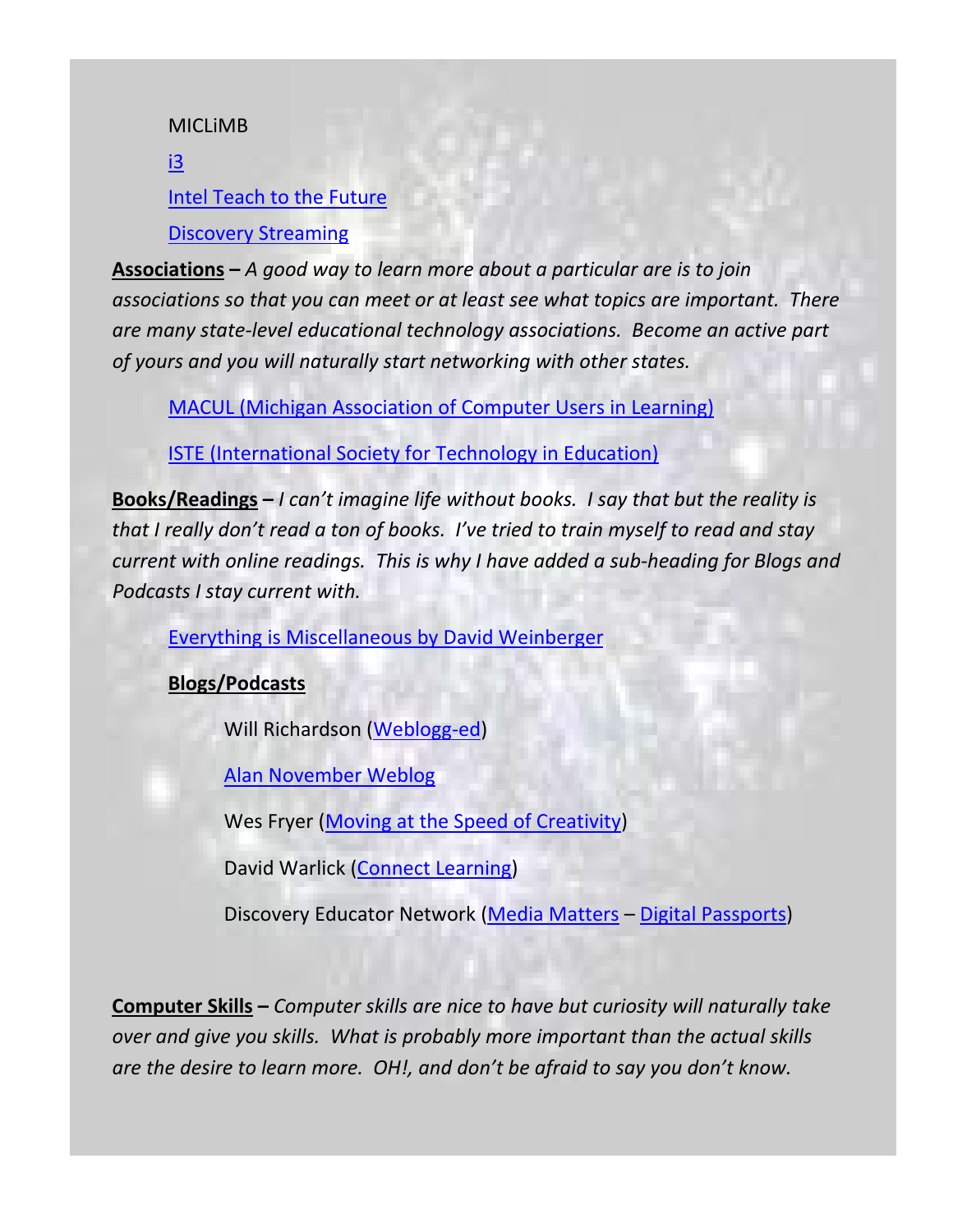Do not be afraid (of [technology\)!](http://www.techlearning.com/blog/2006/11/do_not_be_afraid.php)

Self taught until 2000

See [Trainings](#page-0-0) for Trainers above

MSU Ed Tech [program](http://edutech.msu.edu/)

**Teaching/Jobs/Experience –** *These jobs and experiences have made me who I am. I think each one has helped me with the use of technology and seeing things from a different perspective. That perspective may be a 5‐year old, a teenager, or an adult. All have their place in technology leadership.*

Stay‐at‐home mom (need patience?)

Volleyball coach (understand the mind of a teenager‐or at least try)

Tax Preparer (a quick way to achieve ethics through others)

Non‐traditional student and mentor (working with and in higher ed.)

K‐5 Teacher (learning my craft and exploring new ideas)

Lead Professional Development teacher (sharing new technologies)

Instructional Technologist/Data Specialist (sharing with more than one district)

**Leadership –** *Experience helps with leadership. Natural abilities help with leadership. Observation and working under good leadership helps leadership.*

Tech Soup [Technology](http://www.techsoup.org/learningcenter/techplan/page5360.cfm) Leadership

Critical Issue: Technology Leadership: Enhancing Positive [Educational](http://www.ncrel.org/sdrs/areas/issues/educatrs/leadrshp/le700.htm) **[Change](http://www.ncrel.org/sdrs/areas/issues/educatrs/leadrshp/le700.htm)** 

[Educause](http://www.educause.edu/content.asp?Section_ID=111) Institute

[Women](http://www.womenofweb2.com/) of Web 2.0